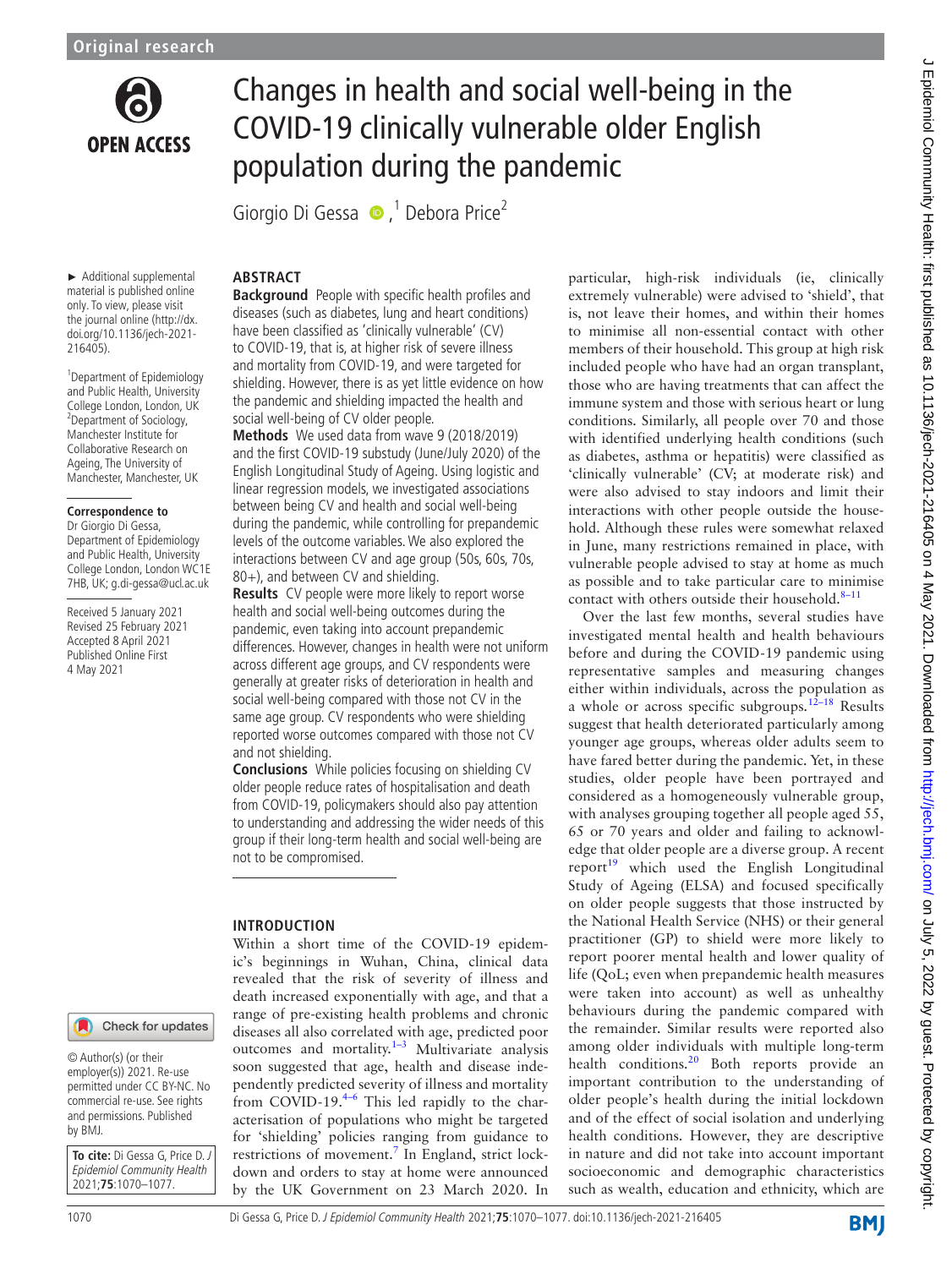well known to be associated with both chronic conditions and health in later life. Moreover, to date, no studies have attempted to disentangle the subtleties and interaction of clinical vulnerability with old age, failing to acknowledge that risks to health and social well-being during the pandemic are not homogeneously distributed among 'older people'.

Older people with underlying health conditions, even prepandemic, faced challenges in terms of access to healthcare services and social contact and experienced more emotional distress, higher risk of loneliness and poorer QoL than non-vulnerable individuals[.21–24](#page-7-7) During the pandemic, these issues might have been exacerbated by the guidance to stay at home and minimise social contacts as well as by reduced care provision. Moreover, although UK guidelines considered all people who are aged 70 and above as being CV, people in this age group with no underlying health conditions might regard themselves as fit and healthy and might have acted differently during the pandemic (keeping social interactions while maintaining physical distancing, or leaving the home even for limited purposes for instance). Thus, it is likely that not all 70+ older people had similar experiences during the pandemic and that, in this wide age group, it was those with clinical vulnerabilities who experienced poorer health and social well-being.

Therefore, in this paper we aim to further our understanding of how the pandemic and shielding impacted the health and social well-being in the over-50 population classified as 'clinically vulnerable' to COVID-19. In particular, we aim to answer two research questions: first, were 'clinically vulnerable' older people more likely to be disproportionately disadvantaged in terms of their health and social well-being during the pandemic, and was this impact similar across different age groups? Second, as CV people are more likely to shield, is there a multiplicative effect of shielding and clinical vulnerabilities on health and social well-being in later life? We use data from the ELSA to answer these research questions, taking into consideration a number of health and social well-being measures which reflect people's health and have been associated with precarity in later life, ageing well and mortality.<sup>25-30</sup>

As the UK and other countries move into phases of intermittent lockdowns, CV and older people remain an important population category to be prioritised for stay-at-home advice. Identifying the groups most at risk of detrimental health and social well-being changes and understanding the impact of shielding in the CV population might help local authorities and agencies to target those needing additional support.

#### **METHODS**

#### **Study population**

We used the most recent prepandemic data (wave 9, collected in 2018/2019) and the first wave of the COVID-19 substudy (collected in June/July 2020) of the ELSA. $31$  ELSA is a longitudinal biennial survey of individuals aged 50 and over in private households. During the pandemic, 9392 ELSA members were invited to participate online or by computer-assisted telephone interviewing to the COVID-19 substudy (75% response rate). Longitudinal analyses were based on core respondents interviewed during the COVID-19 crisis with available information in wave 9 (n=5585). Further details of the survey's sampling frame and methodology can be found at [https://www.elsa-project.ac.](https://www.elsa-project.ac.uk/) [uk/](https://www.elsa-project.ac.uk/). Informed consent was obtained from all participants. All data are available through the UK Data Service (SN 8688 and 5050).

# **Main measurement of interest**

Clinical vulnerability to COVID-19

Our key independent variable was a binary indicator which distinguished respondents by whether they were at higher risk of poor outcomes with coronavirus, that is, CV to COVID-19 (which we term 'CV' in the remainder of this paper), or not. Matching ELSA data as closely as possible to the definition of clinical vulnerability initially set out by the NHS in the UK, $^{11}$  $^{11}$  $^{11}$ a respondent was classified as CV if in wave 9 (or since wave 9) they reported that a doctor had told them that they have a chronic lung disease, asthma, coronary heart disease, Parkinson's disease, multiple sclerosis or diabetes; if they had a weakened immune system as a result of cancer treatment in the previous 2 years; and if their body mass index was 40 or above. Moreover, we classified as CV respondents who had been contacted by their GP/NHS and had been advised to shield. To better disentangle the role of age and clinical vulnerability, we did not classify those aged 70 and older as CV just because of age, but rather used age groups as an independent variable in analysis.

# Health and social well-being

We considered two main areas of outcomes during the COVID-19 pandemic: health, and social relationships and social engagement ('social well-being'). To consider changes, the choice of the outcome measures focused on variables collected in both surveys used for the longitudinal analysis (ie, wave 9 and the COVID-19 substudy). We included as *health* respondent's selfrated health (SRH, 'fair or poor' vs better) and physical activity (less than usual vs same or more during the pandemic). Symptoms of depression were measured by an abbreviated version of the validated Center for Epidemiologic Studies Depression Scale (CES-D),<sup>32</sup> with respondents reporting  $3+$  depressive symptoms in the week prior to interview classified as depressed. Anxiety was monitored with the Generalized Anxiety Disorder (GAD-7) assessment, a well-validated tool used to screen for generalised anxiety disorder in clinical practice and research, [33](#page-7-12) with a threshold of 10 used to define significant symptoms. Finally, we considered both subjective QoL evaluated using the Control, Autonomy, Self-realization and Pleasure (CASP) -12 scale<sup>34</sup> and two measures of personal well-being (life satisfaction and happiness) assessed using the Office for National Statistics (ONS) well-being scales, $35$  with higher scores indicating greater well-being.

To capture *social well-being*, we included: whether the participant volunteered during the coronavirus outbreak; loneliness using the short version of the Revised UCLA Loneliness Scale with scores of 6 and higher indicating greater loneliness<sup>36</sup>; and two measures of social contacts indicating less than weekly contacts with family and friends by phone or by more modern technology (texts/emails/video calls). Also, we considered whether respondents received formal or informal care at home in the previous month, and whether their care needs were met all the time or not.

Of the health and social vulnerability measures collected in the COVID-19 substudy, the following were also collected at wave 9 (and were coded likewise): SRH, depression, QoL, well-being, loneliness and social contacts. For GAD-7—not included in previous waves—analyses were adjusted for ratings on the ONS anxiety scale. Social contacts in previous waves did not consider video calls. Finally, receipt of formal care was only available for those who reported disabilities.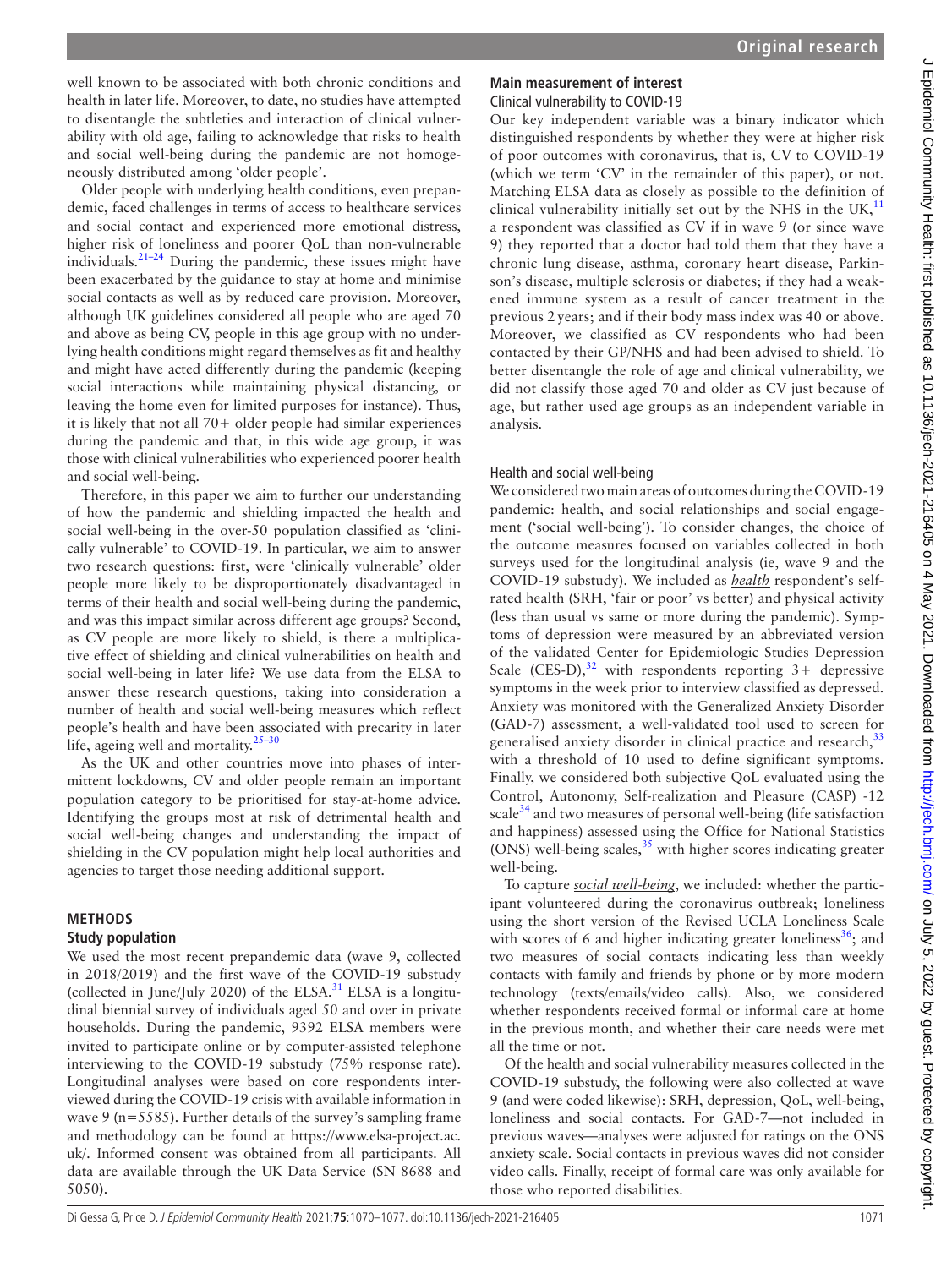<span id="page-2-0"></span>**Table 1** Percent (and n) distribution of socioeconomic and demographic characteristics, health and social well-being, by clinical vulnerability to COVID-19

|                                                   | All sample | Clinically not vulnerable | <b>Clinically vulnerable</b> | P value |
|---------------------------------------------------|------------|---------------------------|------------------------------|---------|
| Socioeconomic and demographic characteristics     |            |                           |                              |         |
| Mean age (SD)                                     | 67.0       | 65.4 (10.06)              | 69.4 (10.88)                 | < 0.001 |
| Female                                            | 52.7       | 53.3 (1984)               | 51.8 (1205)                  | 0.392   |
| Non-White                                         | 7.1        | 5.8 (107)                 | 9.1(114)                     | 0.007   |
| In lowest wealth quintile                         | 19.4       | 15.7 (367)                | 25.2 (363)                   | < 0.001 |
| 2nd wealth quintile                               | 19.8       | 17.9 (506)                | 22.7 (454)                   |         |
| 3rd wealth quintile                               | 20.4       | 20.3 (705)                | 20.4 (489)                   |         |
| 4th wealth quintile                               | 20.4       | 22.5 (863)                | 17.3 (444)                   |         |
| In highest wealth quintile                        | 20.0       | 23.6 (918)                | 14.4 (398)                   |         |
| Mean income in £10000 (SD)                        | 2.31       | 2.52(2.31)                | 1.99(1.65)                   | < 0.001 |
| Married/cohabiting                                | 65.9       | 69.5 (2372)               | 60.2 (1338)                  | < 0.001 |
| Mean people in household (SD)                     | 2.16       | 2.20(1.01)                | 2.09(1.04)                   | 0.010   |
| High education                                    | 20.5       | 24.3 (950)                | 14.8 (409)                   | < 0.001 |
| <b>Medium education</b>                           | 49.1       | 50.8 (1694)               | 46.3 (1059)                  |         |
| Low education                                     | 30.4       | 24.9 (716)                | 38.9 (686)                   |         |
| Health                                            |            |                           |                              |         |
| Poor self-rated health                            | 25.6       | 15.7 (474)                | 40.9 (808)                   | < 0.001 |
| Less physically active                            | 35.5       | 32.5 (1091)               | 40.2 (893)                   | < 0.001 |
| 3+ CES-D depressive symptoms                      | 27.9       | 22.7 (743)                | 35.9 (712)                   | < 0.001 |
| 10+ GAD-7 anxiety                                 | 9.6        | 6.5(192)                  | 14.4 (235)                   | < 0.001 |
| Happiness (SD)                                    | 7.52       | 7.70 (1.99)               | 7.22(2.14)                   | < 0.001 |
| Life satisfaction (SD)                            | 7.38       | 7.65 (2.00)               | 6.94(2.51)                   | < 0.001 |
| Mean CASP-12 score (SD)                           | 26.1       | 27.4 (5.66)               | 24.0 (6.77)                  | < 0.001 |
| Social well-being                                 |            |                           |                              |         |
| Voluntary work                                    | 16.8       | 18.7 (638)                | 13.8 (316)                   | < 0.001 |
| High loneliness (UCLA)                            | 23.3       | 19.9 (653)                | 28.5 (566)                   | < 0.001 |
| Less than weekly contacts (phone)                 | 9.9        | 9.7(301)                  | 10.3(206)                    | 0.556   |
| Less than weekly contacts (email/text/video call) | 15.7       | 13.0 (419)                | 19.9 (406)                   | < 0.001 |
| Has received formal help                          | 9.1        | 4.6(164)                  | 16.2(341)                    | 0.001   |
| Unmet care needs                                  | 9.4        | 4.9(163)                  | 16.4 (305)                   | < 0.001 |
| Shielding                                         | 16.1       | 8.1 (328)                 | 28.5 (614)                   | < 0.001 |
| Total respondents                                 | 5585       | 60.8 (3413)               | 39.2 (2172)                  |         |

Source: ELSA, COVID-19 substudy wave 1 (June/July 2020) and wave 9 (2018/2019). Weighted data. P values refer to the relevant statistical tests (ie, t-test, ANOVA or  $\chi^2$  tests).

ANOVA, analysis of variance; CASP-12, Control, Autonomy, Self-realization and Pleasure-12 scale; CES-D, Center for Epidemiologic Studies Depression Scale; ELSA, English Longitudinal Study of Ageing; GAD-7, Generalized Anxiety Disorder-7.

#### Covariates

All analyses controlled for a wide range of demographic and socioeconomic characteristics. Age was modelled as a categorical variable, distinguishing those aged 52–59, 60–69, 70–79 and 80+. We also considered both the number of people living in the household during the pandemic, and whether respondents had a spouse/partner. As people in minority ethnic groups have been shown to be more vulnerable to severe illness and mortality from COVID-19 (likely to reflect an increased risk of exposure to the virus as well as social and health inequalities, which are the product of structural and institutional racism and racial discrimination $^{37\,38}$ ), we controlled for ethnicity. Due to data constraints in ELSA, we were only able to consider a dichotomous variable (White vs non-White participants). Educational level was classified as low, middle or high using the International Standard Classification of Education. We categorised respondents by quintiles of wealth (total net non-pension non-housing wealth) and accounted for their equivalised total income (from paid work,

state benefits, pensions and assets).<sup>[39](#page-7-17)</sup> Respondents were categorised as 'shielding' if they reported staying at home at all times in the week prior the interview, that is, not leaving home for any reason, not going out to buy food and not seeing people outside of their household.

# **Statistical analysis**

We investigated the longitudinal associations between CV and health and social well-being using logistic or linear models depending on the outcome and adjusting for socioeconomic and demographic characteristics as well as for the prepandemicrelevant health or social well-being (except for changes in physical activity and whether care needs were met, not measured at wave 9). Model A focuses on CV (controlling for age groups) whereas model B examines the interaction between age group and CV. Given the links between CV, age and shielding, we also repeated all analyses considering the interaction between CV and J Epidemiol Community Health: first published as 10.1136/jech-2021-216405 on 4 May 2021. Downloaded from http://jech.bmj.com/ on July 5, 2022 by guest. Protected by copyright J Epidemiol Community Health: first published as 10.1136/jech-2021-216405 on 4 May 2021. Downloaded from <http://jech.bmj.com/> on July 5, 2022 by guest. Protected by copyright.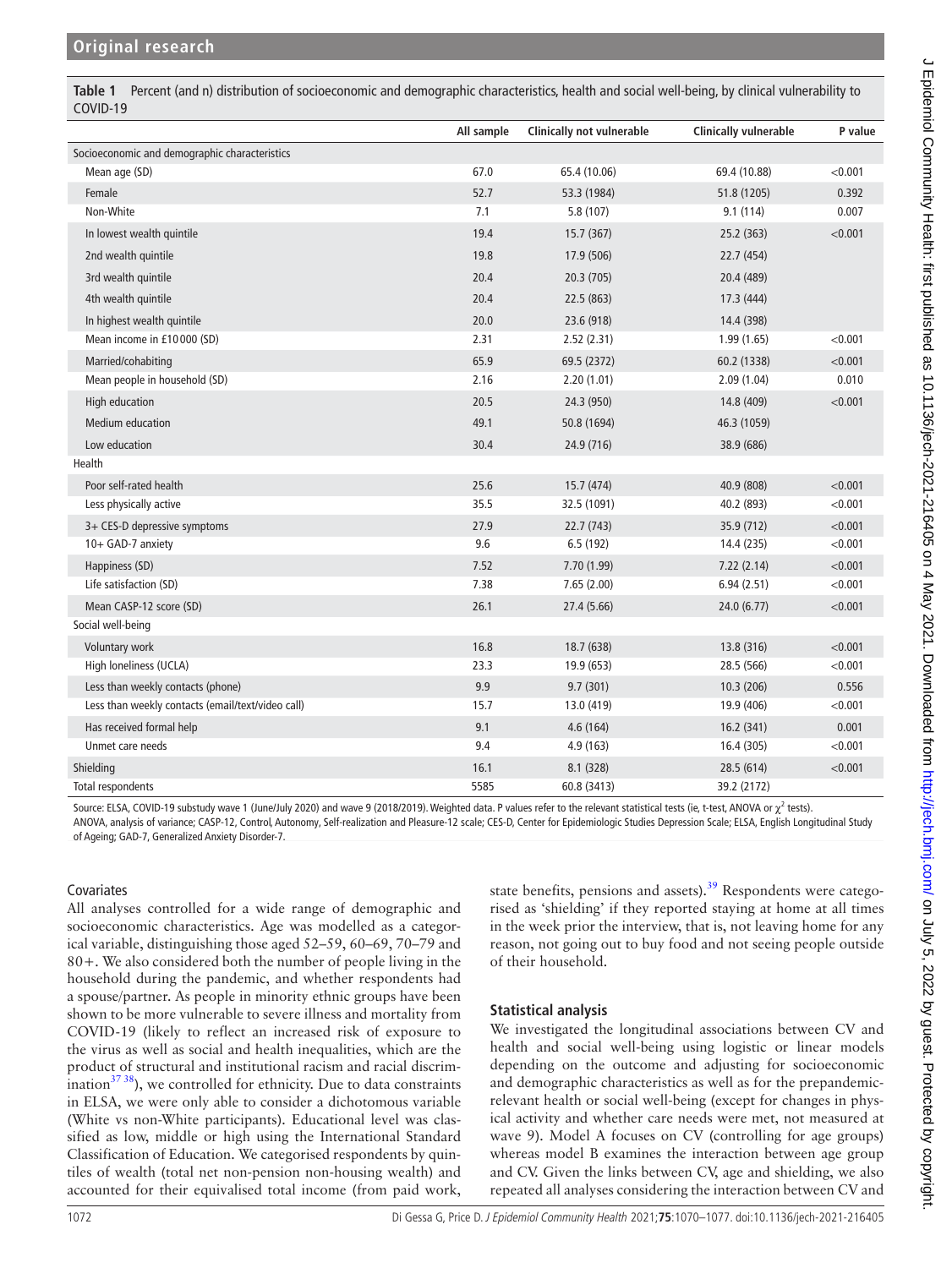shielding (while controlling for age groups). All analyses were performed using Stata V.15. Cross-sectional and longitudinal sampling weights were employed to account for different probabilities of being included in the sample and for non-response to the survey.

#### **RESULTS**

#### **Descriptive statistics**

Overall, as of July 2020, 39% of the ELSA sample were CV, with higher prevalence in older age (see [online supplemental figure](https://dx.doi.org/10.1136/jech-2021-216405)  [S1](https://dx.doi.org/10.1136/jech-2021-216405) for details). The characteristics of the respondents are shown in [table](#page-2-0) 1. Overall, older people, widowed and in more deprived socioeconomic positions (low educational qualifications, lowest wealth quintiles and income) were more likely to be classified as CV. The associations between socioeconomic and demographic characteristics and CV remained significant also in the fully adjusted model (see [online supplemental table S1](https://dx.doi.org/10.1136/jech-2021-216405)). All health vulnerabilities and most of the social risks described above were also more prevalent among CV respondents. However, CV respondents were more likely to be in worse health and to report lower social well-being even before the pandemic (see [online supplemental tables S2 and S3](https://dx.doi.org/10.1136/jech-2021-216405), respectively) endorsing the importance of taking prepandemic levels into account as

covariates when analysing experience during the COVID-19 pandemic. Results in [online supplemental tables S2 and S3](https://dx.doi.org/10.1136/jech-2021-216405) also show that, particularly for prepandemic health, the interaction between clinical vulnerability and broad age groups was significant, suggesting that CV compounds age-related risks of poor health outcomes.

#### **Clinical vulnerability and age groups**

[Table](#page-3-0) 2 shows the results from logistic and linear multivariate regression models which investigated longitudinal associations between CV and health during the pandemic (in June/July 2020), while adjusting for the prepandemic health. Even accounting for prepandemic health, results show that, with the exception of life satisfaction, CV respondents were more likely during the pandemic to report worse health outcomes. Compared with those aged 70–79, respondents in their 50s and 60s were more likely to be depressed and anxious, and to have lower levels of happiness, whereas respondents aged 80+ weremore likely to increase their life satisfaction (model A). CV is shown to compound age-related risks of poorer outcomes (model B). For instance, compared with respondents in the same age group but without CV, those CV aged 60–79 were more likely to report poor SRH, lower levels of physical activity, depression, anxiety

<span id="page-3-0"></span>**Table 2** Fully adjusted ORs and β coefficients (with 95% CIs) of the relationship between clinical vulnerability to COVID-19 (CV) and health during the pandemic, controlling for prepandemic health, socioeconomic and demographic characteristics

|                     | Poor SRH                  | Less physical<br>activity | <b>Depressed</b><br>$(CES-D)$ | QoL<br>$(CASP-12)$ <sup>+</sup> | <b>Happinesst</b>           | <b>Satisfactiont</b>        | Anxiety<br>$(GAD-7)$ <sup>+</sup> |
|---------------------|---------------------------|---------------------------|-------------------------------|---------------------------------|-----------------------------|-----------------------------|-----------------------------------|
| Model A             |                           |                           |                               |                                 |                             |                             |                                   |
| <b>CV</b>           | $1.93***$                 | $1.41***$                 | $1.55***$                     | $-0.751**$                      | $-0.152*$                   | $-0.111$                    | $1.85***$                         |
|                     | $(1.57 \text{ to } 2.36)$ | $(1.21 \text{ to } 1.64)$ | $(1.30 \text{ to } 1.85)$     | $(-1.08 \text{ to } 0.41)$      | $(-0.29 \text{ to } -0.01)$ | $(-0.24 \text{ to } 0.04)$  | $(1.39 \text{ to } 2.47)$         |
| $52 - 59$           | 0.81                      | 1.01                      | $1.31**$                      | $-0.302$                        | $-0.064$                    | $-0.065$                    | $1.54*$                           |
|                     | $(0.61 \text{ to } 1.09)$ | $(0.81 \text{ to } 1.25)$ | $(1.03 \text{ to } 1.67)$     | $(-0.76 \text{ to } 0.15)$      | $(-0.25 \text{ to } 0.13)$  | $(-0.26 \text{ to } 0.13)$  | $(1.01 \text{ to } 2.37)$         |
| $60 - 69$           | 0.96                      | 0.93                      | $1.26***$                     | 0.071                           | $-0.151*$                   | $-0.095$                    | $1.86***$                         |
|                     | $(0.77 \text{ to } 1.20)$ | $(0.79 \text{ to } 1.09)$ | $(1.03 \text{ to } 1.54)$     | $(-0.30 \text{ to } 0.44)$      | $(-0.30 \text{ to } -0.01)$ | $(-0.25 \text{ to } 0.06)$  | $(1.32 \text{ to } 2.62)$         |
| $70 - 79$           | Ref                       | Ref                       | Ref                           | Ref                             | Ref                         | Ref                         | Ref                               |
| $80 +$              | 0.98                      | 0.99                      | 0.98                          | $-0.312$                        | 0.146                       | $0.216*$                    | 0.74                              |
|                     | $(0.76 \text{ to } 1.27)$ | (0.82 to 1.20)            | $(0.76 \text{ to } 1.27)$     | $(-0.75 \text{ to } 0.12)$      | $(-0.03 \text{ to } 0.32)$  | $(0.03 \text{ to } 0.41)$   | $(0.46 \text{ to } 1.18)$         |
| Model B             |                           |                           |                               |                                 |                             |                             |                                   |
| 52-59, not CV       | 0.94                      | 1.17                      | 1.31                          | $-0.396$                        | $-0.082$                    | $-0.144$                    | 1.50                              |
|                     | $(0.65 \text{ to } 1.34)$ | $(0.91 \text{ to } 1.51)$ | $(0.98 \text{ to } 1.75)$     | $(-0.91 \text{ to } 0.12)$      | $(-0.29 \text{ to } 0.13)$  | $(-0.36 \text{ to } 0.07)$  | $(0.85 \text{ to } 2.66)$         |
| 60-69, not CV       | 1.09                      | 0.99                      | 1.04                          | 0.147                           | $-0.103$                    | $-0.050$                    | 1.43                              |
|                     | $(0.80 \text{ to } 1.47)$ | $(0.80 \text{ to } 1.23)$ | $(0.81 \text{ to } 1.34)$     | $(-0.25 \text{ to } 0.55)$      | $(-0.26 \text{ to } 0.06)$  | $(-0.20 \text{ to } 0.10)$  | $(0.88 \text{ to } 2.32)$         |
| 70-79, not CV       | Ref                       | Ref                       | Ref                           | Ref                             | Ref                         | Ref                         | Ref                               |
| 80+, not CV         | 1.12                      | 1.06                      | 0.89                          | $-0.530*$                       | 0.113                       | 0.159                       | 0.79                              |
|                     | $(0.75 \text{ to } 1.67)$ | $(0.81 \text{ to } 1.39)$ | $(0.64 \text{ to } 1.23)$     | $(-1.05 \text{ to } -0.01)$     | $(-0.11$ to $0.33)$         | $(-0.08 \text{ to } 0.40)$  | $(0.41 \text{ to } 1.53)$         |
| 52-59, CV           | $1.65*$                   | 1.33                      | $1.94***$                     | $-0.933*$                       | $-0.150$                    | $-0.032$                    | $1.95*$                           |
|                     | $(1.04 \text{ to } 2.61)$ | $(0.92 \text{ to } 1.90)$ | $(1.30 \text{ to } 2.90)$     | $(-1.72 \text{ to } -0.15)$     | $(-0.51$ to 0.21)           | $(-0.35$ to 0.29)           | $(1.02 \text{ to } 3.72)$         |
| $60 - 69$ . CV      | $2.02***$                 | $1.46***$                 | $1.86***$                     | $-0.908**$                      | $-0.375**$                  | $-0.329*$                   | $3.94***$                         |
|                     | $(1.45 \text{ to } 2.81)$ | $(1.13 \text{ to } 1.89)$ | $(1.37 \text{ to } 2.54)$     | $(-1.56 \text{ to } -0.25)$     | $(-0.65 \text{ to } -0.10)$ | $(-0.60 \text{ to } -0.06)$ | $(2.47 \text{ to } 6.29)$         |
| 70-79. CV           | $2.31***$                 | $1.66***$                 | $1.50***$                     | $-0.815***$                     | $-0.135$                    | $-0.137$                    | $1.71*$                           |
|                     | $(1.76 \text{ to } 3.03)$ | $(1.36 \text{ to } 2.03)$ | $(1.18 \text{ to } 1.89)$     | $(-1.26 \text{ to } -0.37)$     | $(-0.30 \text{ to } 0.03)$  | $(-0.32 \text{ to } 0.05)$  | $(1.08 \text{ to } 2.70)$         |
| $80+$ , CV          | $2.06***$                 | $1.53***$                 | 1.20                          | $-0.934**$                      | 0.037                       | 0.135                       | 1.24                              |
|                     | $(1.46 \text{ to } 2.91)$ | $(1.18 \text{ to } 1.98)$ | $(0.86 \text{ to } 1.68)$     | $(-1.57 \text{ to } -0.29)$     | $(-0.22 \text{ to } 0.30)$  | $(-0.14 \text{ to } 0.41)$  | $(0.67 \text{ to } 2.31)$         |
| <b>Observations</b> | 5310                      | 5392                      | 5306                          | 5004                            | 4832                        | 4939                        | 4912                              |

Source: ELSA, COVID-19 substudy wave 1 (June/July 2020) and wave 9 (2018/2019). All models control for gender, ethnicity, partnership status, number of respondents in the household, education, wealth quintiles and income. Each model also controls for the relevant health variable at baseline (except less physical activity). All continuous measures are coded such that higher values mean better outcomes. Values in brackets show the 95% CIs. Weighted data.

†Questions in wave 9 were asked in the self-completion questionnaire.

‡This model controls for baseline anxiety measure using the ONS question.

CASP-12, Control, Autonomy, Self-realization and Pleasure-12 scale; CES-D, Center for Epidemiologic Studies Depression Scale; CV, clinically vulnerable; ELSA, English Longitudinal Study of Ageing; GAD-7, Generalized Anxiety Disorder-7; ONS, Office for National Statistics; QoL, quality of life; SRH, self-rated health.

 $*P<0.05$ ;  $*P<0.01$ ;  $**P<0.001$ .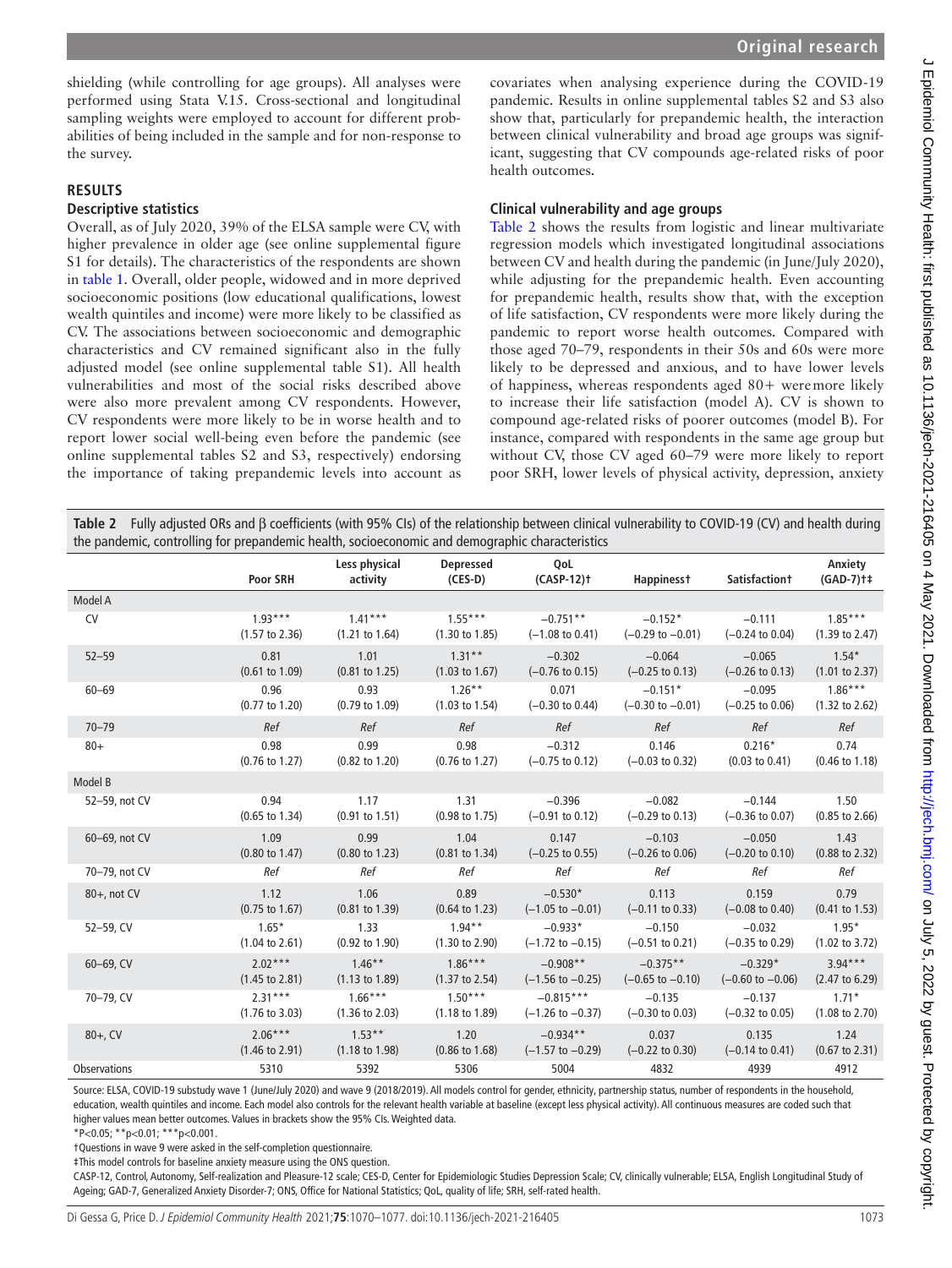<span id="page-4-0"></span>

| Table 3 Fully adjusted ORs (with 95% CIs) of the relationship between clinical vulnerability to COVID-19 (CV) and social well-being during the |
|------------------------------------------------------------------------------------------------------------------------------------------------|
| pandemic, controlling for prepandemic social well-being, socioeconomic and demographic characteristics                                         |

|                     | <b>Voluntary work</b>     | <b>High lonelinesst</b>   | Less than weekly<br>contacts (phone)t | Less than weekly contacts<br>(text/email)t | <b>Received care</b>      | <b>Unmet care needs</b>   |
|---------------------|---------------------------|---------------------------|---------------------------------------|--------------------------------------------|---------------------------|---------------------------|
| Model A             |                           |                           |                                       |                                            |                           |                           |
| <b>CV</b>           | 0.89                      | $1.28**$                  | 1.06                                  | 1.12                                       | $2.78***$                 | $3.05***$                 |
|                     | $(0.73 \text{ to } 1.10)$ | $(1.04 \text{ to } 1.59)$ | $(0.79 \text{ to } 1.44)$             | $(0.85 \text{ to } 1.47)$                  | $(2.14 \text{ to } 3.61)$ | (2.27 to 4.10)            |
| $52 - 59$           | $1.70***$                 | 1.11                      | 1.20                                  | $0.55***$                                  | $0.24***$                 | 0.98                      |
|                     | $(1.27 \text{ to } 2.27)$ | $(0.84 \text{ to } 1.48)$ | $(0.80 \text{ to } 1.78)$             | $(0.37 \text{ to } 0.81)$                  | $(0.13 \text{ to } 0.43)$ | $(0.65 \text{ to } 1.49)$ |
| $60 - 69$           | $1.57***$                 | 1.07                      | 1.26                                  | $0.72***$                                  | $0.55***$                 | 0.83                      |
|                     | $(1.26 \text{ to } 1.95)$ | $(0.85 \text{ to } 1.35)$ | $(0.94 \text{ to } 1.70)$             | $(0.53 \text{ to } 0.98)$                  | $(0.41 \text{ to } 0.75)$ | $(0.59 \text{ to } 1.17)$ |
| $70 - 79$           | Ref                       | Ref                       | Ref                                   | Ref                                        | Ref                       | Ref                       |
| $80+$               | 1.03                      | 0.78                      | 1.01                                  | $2.31***$                                  | $2.36***$                 | $1.44*$                   |
|                     | $(0.77 \text{ to } 1.36)$ | $(0.59 \text{ to } 1.03)$ | $(0.67 \text{ to } 1.54)$             | $(1.70 \text{ to } 3.13)$                  | $(1.78 \text{ to } 3.14)$ | $(1.06 \text{ to } 1.96)$ |
| Model B             |                           |                           |                                       |                                            |                           |                           |
| 52-59, not CV       | $1.75***$                 | 1.22                      | 1.18                                  | 0.81                                       | $0.15***$                 | $0.52*$                   |
|                     | $(1.25 \text{ to } 2.44)$ | $(0.88 \text{ to } 1.69)$ | $(0.74 \text{ to } 1.88)$             | $(0.48 \text{ to } 1.36)$                  | $(0.06 \text{ to } 0.38)$ | (0.29 to 0.93)            |
| 60-69, not CV       | $1.60***$                 | 0.99                      | 1.34                                  | 0.80                                       | $0.49*$                   | $0.51*$                   |
|                     | $(1.22 \text{ to } 2.10)$ | $(0.74 \text{ to } 1.34)$ | $(0.91$ to $1.97)$                    | $(0.54 \text{ to } 1.20)$                  | $(0.28 \text{ to } 0.85)$ | $(0.29 \text{ to } 0.92)$ |
| 70-79, not CV       | Ref                       | Ref                       | Ref                                   | Ref                                        | Ref                       | Ref                       |
| $80+$ , not CV      | 1.14                      | 0.92                      | 1.28                                  | $3.17***$                                  | $3.14***$                 | $1.90**$                  |
|                     | $(0.79 \text{ to } 1.66)$ | $(0.64 \text{ to } 1.32)$ | $(0.73 \text{ to } 2.25)$             | $(2.13 \text{ to } 4.73)$                  | $(2.02 \text{ to } 4.90)$ | $(1.19 \text{ to } 3.04)$ |
| 52-59, CV           | $1.61*$                   | 1.27                      | 1.49                                  | 0.62                                       | 0.89                      | $2.99***$                 |
|                     | $(1.02 \text{ to } 2.54)$ | $(0.76 \text{ to } 2.13)$ | $(0.77$ to 2.86)                      | $(0.26 \text{ to } 1.51)$                  | $(0.42 \text{ to } 1.88)$ | $(1.71$ to 5.22)          |
| $60 - 69$ . CV      | $1.47*$                   | $1.65**$                  | 1.35                                  | 1.19                                       | $1.73*$                   | $2.45***$                 |
|                     | $(1.05 \text{ to } 2.07)$ | $(1.17 \text{ to } 2.31)$ | $(0.85 \text{ to } 2.14)$             | $(0.72 \text{ to } 1.96)$                  | $(1.12 \text{ to } 2.65)$ | $(1.54 \text{ to } 3.88)$ |
| 70-79, CV           | 0.96                      | $1.35*$                   | 1.16                                  | $1.45*$                                    | $2.89***$                 | $2.28***$                 |
|                     | $(0.72 \text{ to } 1.28)$ | $(1.02 \text{ to } 1.78)$ | $(0.78 \text{ to } 1.73)$             | $(1.03 \text{ to } 2.04)$                  | (2.00 to 4.18)            | $(1.58 \text{ to } 3.28)$ |
| $80+$ , CV          | 0.88                      | 0.92                      | 0.93                                  | $2.53***$                                  | $5.91***$                 | $2.88***$                 |
|                     | $(0.58 \text{ to } 1.32)$ | $(0.61 \text{ to } 1.36)$ | $(0.51$ to $1.67)$                    | $(1.71 \text{ to } 3.75)$                  | $(3.94 \text{ to } 8.86)$ | $(1.90 \text{ to } 4.37)$ |
| <b>Observations</b> | 5376                      | 5053                      | 4513                                  | 4055                                       | 5400                      | 5398                      |

Source: ELSA, COVID-19 substudy wave 1 (June/July 2020) and wave 9 (2018/2019). All models control for gender, ethnicity, partnership status, number of respondents in the household, education, wealth quintiles and income. Each model also controls for the relevant social well-being variable at baseline (except for 'unmet care needs'). Values in brackets show the 95% CIs. Weighted data.

\*P<0.05; \*\*p<0.01; \*\*\*p<0.001.

†Questions in wave 9 were asked in the self-completion questionnaire.

CV, clinically vulnerable; ELSA, English Longitudinal Study of Ageing.

and lower QoL, and those CV aged 60–69 to report lower happiness and life satisfaction.

[Table](#page-4-0) 3 shows the results from similar analyses which focus on social well-being controlling for prepandemic measures. During the pandemic, CV respondents were more likely to report high loneliness, receipt of care and unmet care needs (model A), particularly in younger age groups (model B). For volunteering, results suggest that changes during the pandemic were mostly driven by age regardless of whether respondents were CV or not. Finally, results show that those CV in their 70s were less likely to communicate at least weekly with their friends and family via emails/texts/video calls than respondents in the same age group without clinical vulnerabilities, whereas among people aged 80+ these social contacts reduced regardless of their CV status.

#### **Clinical vulnerability and shielding**

'At risk' and older individuals were advised to stay at home and limit their contacts as much as possible. Overall, during the COVID-19 substudy, 29% of CV respondents reported shielding compared with only 1 in 12 among those with no clinical vulnerabilities (see [table](#page-2-0) 1), with percentages increasing with age (see [online supplemental figure S2](https://dx.doi.org/10.1136/jech-2021-216405) for details). For instance, among those aged 60–69, 5% were shielding if they were not CV compared with 25% if they were CV. Among those aged 80

and older, the gap reduced but the percentage of respondents shielding was  $\sim$ 13% higher among CV than those with no CV (42% vs 29% respectively).

[Table](#page-5-0) 4 shows the associations between the interaction of CV with shielding and health outcomes during the COVID-19 pandemic, while accounting for age groups, prepandemic health, as well as socioeconomic and demographic characteristics. For all outcomes considered, CV respondents who were shielding reported worse health compared with those not CV and not shielding, and generally fared worse also compared with those CV not shielding. Finally, respondents who were shielding (despite not being CV) were more likely to report poor SRH, depression and lower levels of physical exercise compared with those not CV and not shielding. When the interaction of CV and shielding is considered, age itself overall does not play an important role. However, results suggest that those in their 50s and 60s were more likely to be depressed, anxious and to report lower happiness compared with those aged 70–79.

[Table](#page-5-1) 5 shows the results of similar analyses for social wellbeing. CV respondents and shielding were more likely to report higher levels of loneliness, receipt of care and unmet needs compared with respondents not CV and not shielding; they were, unsurprisingly, also less likely to volunteer. It was those in their 50s and 60s who were more likely to volunteer during the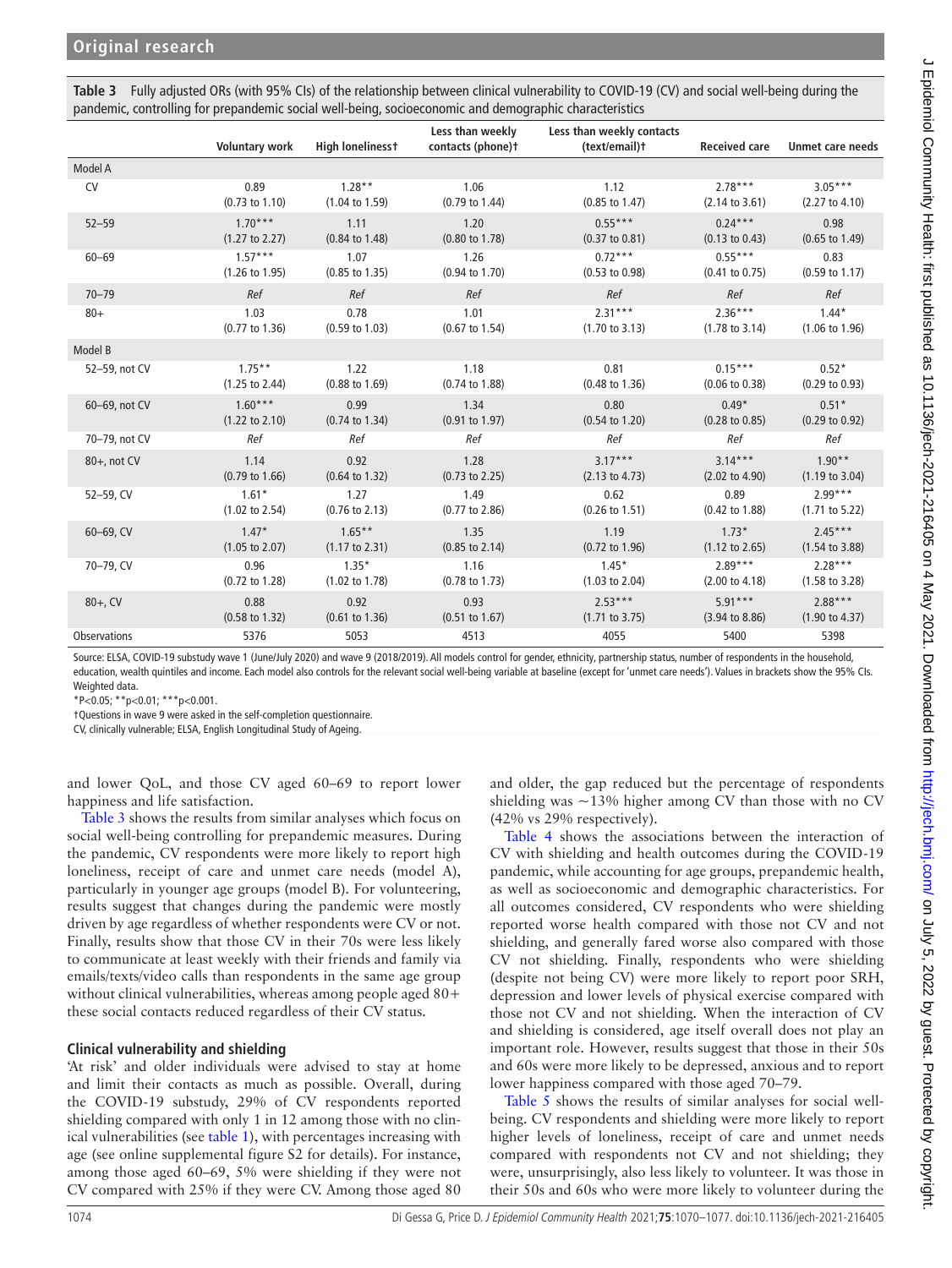<span id="page-5-0"></span>**Table 4** Fully adjusted ORs and β coefficients (with 95% CIs) of the relationship between the interaction of clinical vulnerability to COVID-19 (CV) with shielding and health during the pandemic, controlling for prepandemic health, socioeconomic and demographic characteristics

|                       | Poor SRH                  | Less physical<br>activity | <b>Depressed</b><br>$(CES-D)$ | QoL<br>$(CASP-12)$ †        | Happiness†                  | <b>Satisfactiont</b>       | Anxiety<br>$(GAD-7)$ <sup>+</sup> |
|-----------------------|---------------------------|---------------------------|-------------------------------|-----------------------------|-----------------------------|----------------------------|-----------------------------------|
| Not CV, not shielding | Ref                       | Ref                       | Ref                           | Ref                         | Ref                         | Ref                        | Ref                               |
| Not CV, shielding     | $1.49*$                   | $1.44*$                   | $1.78**$                      | $-0.345$                    | $-0.280$                    | $-0.235$                   | 1.05                              |
|                       | $(1.01 \text{ to } 2.21)$ | $(1.07 \text{ to } 1.96)$ | $(1.25 \text{ to } 2.54)$     | $(-0.97 \text{ to } 0.28)$  | $(-0.58 \text{ to } 0.02)$  | $(-0.53 \text{ to } 0.06)$ | $(0.44 \text{ to } 2.46)$         |
| CV, not shielding     | $1.63***$                 | $1.31***$                 | $1.49***$                     | $-0.517**$                  | $-0.113$                    | $-0.065$                   | $1.58***$                         |
|                       | $(1.29 \text{ to } 2.06)$ | $(1.10 \text{ to } 1.55)$ | $(1.22 \text{ to } 1.82)$     | $(-0.89 \text{ to } -0.15)$ | $(-0.26 \text{ to } 0.04)$  | $(-0.22 \text{ to } 0.09)$ | $(1.13 \text{ to } 2.19)$         |
| CV, shielding         | $3.64***$                 | $2.00***$                 | $2.22***$                     | $-1.594***$                 | $-0.370**$                  | $-0.299*$                  | $2.82***$                         |
|                       | $(2.70 \text{ to } 4.90)$ | $(1.58 \text{ to } 2.52)$ | $(1.67 \text{ to } 2.96)$     | $(-2.24 \text{ to } -0.94)$ | $(-0.65 \text{ to } -0.09)$ | $(-0.55$ to $-0.05)$       | $(1.80 \text{ to } 4.41)$         |
| $50 - 59$             | 0.88                      | 1.05                      | $1.40**$                      | $-0.367$                    | $-0.093$                    | $-0.089$                   | $1.61*$                           |
|                       | $(0.66 \text{ to } 1.18)$ | $(0.85 \text{ to } 1.31)$ | $(1.09 \text{ to } 1.80)$     | $(-0.83 \text{ to } 0.09)$  | $(-0.29 \text{ to } 0.10)$  | $(-0.28 \text{ to } 0.10)$ | $(1.04 \text{ to } 2.49)$         |
| $60 - 69$             | 1.01                      | 0.96                      | $1.27*$                       | 0.032                       | $-0.171*$                   | $-0.112$                   | $1.90***$                         |
|                       | $(0.81 \text{ to } 1.26)$ | $(0.81 \text{ to } 1.13)$ | $(1.02 \text{ to } 1.54)$     | $(-0.34 \text{ to } 0.40)$  | $(-0.32 \text{ to } -0.02)$ | $(-0.27 \text{ to } 0.04)$ | $(1.35 \text{ to } 2.69)$         |
| $70 - 79$             | Ref                       | Ref                       | Ref                           | Ref                         | Ref                         | Ref                        | Ref                               |
| $80+$                 | 0.91                      | 0.95                      | 0.79                          | $-0.230$                    | 0.175                       | $0.245*$                   | 0.70                              |
|                       | $(0.70 \text{ to } 1.19)$ | $(0.78 \text{ to } 1.15)$ | $(0.62 \text{ to } 1.01)$     | $(-0.67 \text{ to } 0.21)$  | $(-0.00 \text{ to } 0.35)$  | $(0.05 \text{ to } 0.44)$  | $(0.43 \text{ to } 1.14)$         |
| <b>Observations</b>   | 5343                      | 5427                      | 5339                          | 4862                        | 4968                        | 5034                       | 4941                              |

Source: ELSA, COVID-19 substudy wave 1 (June/July 2020) and wave 9 (2018/2019). All models control for gender, ethnicity, partnership status, number of respondents in the household, education, wealth quintiles and income. Each model also controls for the relevant health variable at baseline (except less physical activity). All continuous measures are coded such that higher values mean better outcomes. Values in brackets show the 95% CIs. Weighted data.

\*P<0.05; \*\*p<0.01; \*\*\*p< 0.001.

†Questions in wave 9 were asked in the self-completion questionnaire.

‡This model controls for baseline anxiety measure using the ONS question.

CASP-12, Control, Autonomy, Self-realization and Pleasure-12 scale; CES-D, Center for Epidemiologic Studies Depression Scale; CV, clinically vulnerable; ELSA, English Longitudinal Study of Ageing; GAD-7, Generalized Anxiety Disorder-7; ONS, Office for National Statistics; QoL, quality of life; SRH, self-rated health.

pandemic regardless of their CV status. Clear age gradients were also found for receipt of care and contacts via texts/emails/video calls, with those aged 80 and older more likely to receive care than those aged 70–79, and to report less than weekly contacts with friends and family using modern technology.

#### **DISCUSSION AND CONCLUSIONS**

CV older people (~49% of those aged 70 and older) were more likely to report worse health and social well-being outcomes

during the pandemic compared with participants not CV, even taking into account prepandemic levels of health and well-being. However, changes in health were not uniform across different age groups, with those in their 50s and 60s more likely to report greater deterioration in mental health than those in their 70s and over 80. Our results also show a complex interplay between CV, age groups and health and social well-being, with CV respondents generally at greater risk of deterioration in health and social well-being compared with those in the same age group but

<span id="page-5-1"></span>**Table 5** Fully adjusted ORs (with 95% CIs) of the relationship between the interaction of clinical vulnerability to COVID-19 (CV) with shielding and social well-being during the pandemic, controlling for prepandemic social well-being, socioeconomic and demographic characteristics

|                       | <b>Voluntary work</b>     | High lonelinesst          | Less weekly contacts<br>(phone)t | Less weekly contacts<br>(text/email)t | <b>Received care</b>      | Unmet care needs          |
|-----------------------|---------------------------|---------------------------|----------------------------------|---------------------------------------|---------------------------|---------------------------|
| Not CV, not shielding | Ref                       | Ref                       | Ref                              | Ref                                   | Ref                       | Ref                       |
| Not CV, shielding     | $0.62*$                   | 1.05                      | 1.20                             | 1.43                                  | $3.14***$                 | $2.26***$                 |
|                       | $(0.39 \text{ to } 0.97)$ | $(0.67 \text{ to } 1.66)$ | $(0.65 \text{ to } 2.22)$        | $(0.89 \text{ to } 2.29)$             | $(1.95 \text{ to } 5.07)$ | $(1.38 \text{ to } 3.72)$ |
| CV, not shielding     | 0.95                      | 1.17                      | 1.12                             | 1.18                                  | $2.72***$                 | $2.80***$                 |
|                       | $(0.76 \text{ to } 1.19)$ | $(0.92 \text{ to } 1.48)$ | $(0.80 \text{ to } 1.56)$        | $(0.87 \text{ to } 1.61)$             | $(2.02 \text{ to } 3.64)$ | $(1.97 \text{ to } 3.98)$ |
| CV, shielding         | $0.62*$                   | $1.67**$                  | 0.99                             | 1.16                                  | $5.80***$                 | $5.41***$                 |
|                       | $(0.43 \text{ to } 0.91)$ | $(1.19 \text{ to } 2.37)$ | $(0.64 \text{ to } 1.54)$        | $(0.74 \text{ to } 1.82)$             | $(3.98 \text{ to } 8.47)$ | $(3.59 \text{ to } 8.15)$ |
| $50 - 59$             | $1.63***$                 | 1.14                      | 1.20                             | $0.64*$                               | $0.27***$                 | 1.10                      |
|                       | $(1.22 \text{ to } 2.18)$ | $(0.85 \text{ to } 1.52)$ | $(0.81 \text{ to } 1.79)$        | $(0.42 \text{ to } 0.99)$             | $(0.15 \text{ to } 0.49)$ | $(0.72 \text{ to } 1.68)$ |
| $60 - 69$             | $1.53***$                 | 1.09                      | 1.27                             | $0.73*$                               | $0.59**$                  | 0.87                      |
|                       | $(1.23 \text{ to } 1.90)$ | $(0.86 \text{ to } 1.37)$ | $(0.94 \text{ to } 1.71)$        | $(0.53 \text{ to } 1.00)$             | $(0.43 \text{ to } 0.81)$ | $(0.62 \text{ to } 1.23)$ |
| $70 - 79$             | Ref                       | Ref                       | Ref                              | Ref                                   | Ref                       | Ref                       |
| $80+$                 | 1.08                      | 0.76                      | 1.00                             | $2.25***$                             | $2.20***$                 | 1.34                      |
|                       | $(0.81 \text{ to } 1.45)$ | $(0.57 \text{ to } 1.01)$ | $(0.67 \text{ to } 1.50)$        | $(1.69 \text{ to } 3.01)$             | $(1.65 \text{ to } 2.94)$ | $(0.98 \text{ to } 1.84)$ |
| <b>Observations</b>   | 5340                      | 5018                      | 4539                             | 4055                                  | 5435                      | 5432                      |

Source: ELSA, COVID-19 substudy wave 1 (June/July 2020) and wave 9 (2018/2019). All models control for gender, ethnicity, partnership status, number of respondents in the household, education, wealth quintiles and income. Each model also controls for the relevant social well-being variable at baseline. Values in brackets show the 95% CIs. Weighted data. \*P<0.05; \*\*p<0.01; \*\*\*p<0.001.

†Questions in wave 9 were asked in the self-completion questionnaire.

CV, clinically vulnerable; ELSA, English Longitudinal Study of Ageing.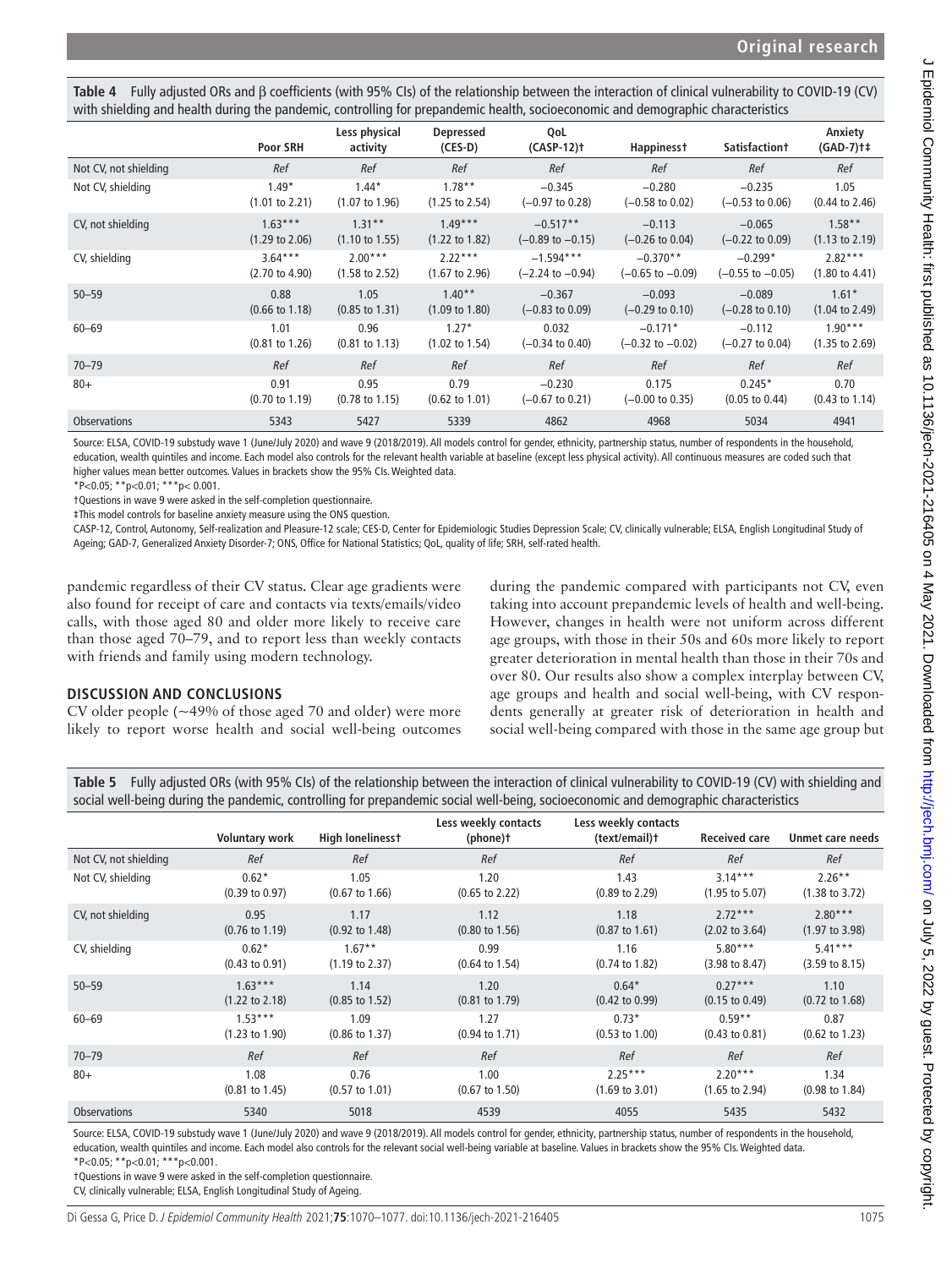# **Original research**

without clinical vulnerabilities. Moreover, we find a multiplicative effect of shielding and clinical vulnerabilities: although older adults' health and social well-being have been overall impacted by shielding, it was those who were shielding and were CV who reported the most substantial rises in anxiety, depression, poor SRH and receipt of formal care as well as decreases in well-being and physical activity.

This study draws strength from using longitudinal data from the nationally representative ELSA. It also explored a wide range of health and social well-being outcomes older people faced during the COVID-19 crisis without treating all older people as a homogenous group. Moreover, all analyses took account of levels of health and social well-being measured before the pandemic; results are therefore not merely reflections of preexisting differences. This study also considered the interactive effect of CV and old age as well as that of CV and social isolation. Our contribution, however, should be considered in light of some limitations. Given the design of ELSA which samples only the over-50 population, we could not evaluate associations across the full adult age spectrum, although we were able to consider how the relationship between CV and outcomes varied across and interacted with different broad age groups. Moreover, ELSA suffers from non-random cumulative attrition, an unavoidable problem in longitudinal studies which can only partially be corrected for by using weights in the analysis. Because of the healthy survival effects, we may have selected those with better health than the current population, leading to an underestimate of both the prevalence of CV and its impact on health and social well-being in later life. Those in care homes are also excluded by the ELSA design. Furthermore, the observational nature of the study means that the influence of unmeasured factors cannot be ruled out. The assessments were carried out during June and July 2020, and there is evidence that emotional distress was greater earlier in the pandemic.<sup>17</sup> In our models, we controlled for prepandemic socioeconomic characteristics; however, as future waves of ELSA become available, studies should investigate how prepandemic CV impacted wealth, income and labour participation of older participants during the pandemic. Further studies should also examine whether economic and financial disruptions, changes in labour force participation, work hours or working arrangements during the pandemic further exacerbated health inequalities, particularly among those in their 50s and 60s. Finally, future studies should investigate in greater depth the interconnection between CV, ethnicity and changes in health and social well-being, further exploring how and to what extent policy responses to the coronavirus pandemic risk further increasing ethnic inequalities in the UK.

Our work contributes to an emerging body of evidence on the indirect effects of the pandemic<sup>[12–20](#page-7-4)</sup> by focusing on the most at-risk group of people (older and vulnerable people) and by acknowledging the complexities and heterogeneity of older people. Our study also has important implications for public health policy. While CV people were more likely to report a worsening of their health than their counterparts without CV, even in the best scenario of no additional detrimental changes by CV and age during the pandemic, there were striking prepandemic differences in health and social well-being by CV. Moreover, although so far the focus has been on containing the spread of the disease and saving lives by encouraging shielding and social distancing of the most vulnerable people, policymakers need to be aware that when advised to stay at home, a host of health and social risks for this group, already poor, are likely to be exacerbated.<sup>[40](#page-7-19)</sup>

In summary, our study provides a picture of the broader consequences of the pandemic and shielding policies among older people, and those CV in particular. While it is important to recognise that the clear aim and main benefit of guidelines focusing on shielding CV older people is to reduce rates of hospitalisation and death from COVID-19, there may be adverse consequences for their health and social well-being. If the longterm health and social well-being of older people are not to be compromised by stay-at-home advice, policymakers should pay urgent attention to addressing the wider needs particularly of those who are CV. This is especially acute if shielding policies remain in place as strategies to protect individuals at high risk of severe COVID-19 illness and death.

#### **What is already known on this subject**

► Older people with underlying health conditions, even prepandemic, faced challenges in terms of access to healthcare services and social contact and experienced more emotional distress, higher risk of loneliness and poorer quality of life than non-vulnerable individuals.

### **What this study adds**

- ► This study shows, using nationally representative data on England, that older people clinically vulnerable (CV) to COVID-19 were more likely to report worse health and social well-being outcomes during the pandemic compared with participants not CV, even taking into account prepandemic levels of health and social well-being.
- ► Our results also show that, across different age groups, CV respondents were generally at greater risks of deterioration in health and social well-being compared with those in the same age group but without clinical vulnerabilities to COVID-19.
- ► CV respondents who were shielding reported rises in anxiety, depression, poor self-rated health and receipt of formal care as well as decreases in well-being and physical activity compared with those not CV and not shielding.
- ► While shielding policies reduce rates of hospitalisation and death from COVID-19, policymakers need to acknowledge that there may be adverse consequences for the health and social well-being particularly of older CV people shielding.

**Acknowledgements** The English Longitudinal Study of Ageing was developed by a team of researchers based at University College London, NatCen Social Research, the Institute for Fiscal Studies, the University of Manchester and the University of East Anglia. The data were collected by NatCen Social Research. The data were made available through the UK Data Archive.

**Contributors** GDG had the initial idea for the study, conducted the analyses, contributed to the study design and drafted the manuscript. DP led the conception and design of the study, co-led the interpretation of the results with GDG and contributed to manuscript revisions. Both authors have read and approved the final version.

**Funding** The funding is currenlty provided by the National Institute on Aging in the USA, and a consortium of UK Government departments coordinated by the National Institute for Health Research. Funding has also been received by the Economic and Social Research Council.

**Disclaimer** The developers and funders of ELSA and the Archive do not bear any responsibility for the analyses or interpretations presented here.

**Competing interests** None declared.

**Patient consent for publication** Not required.